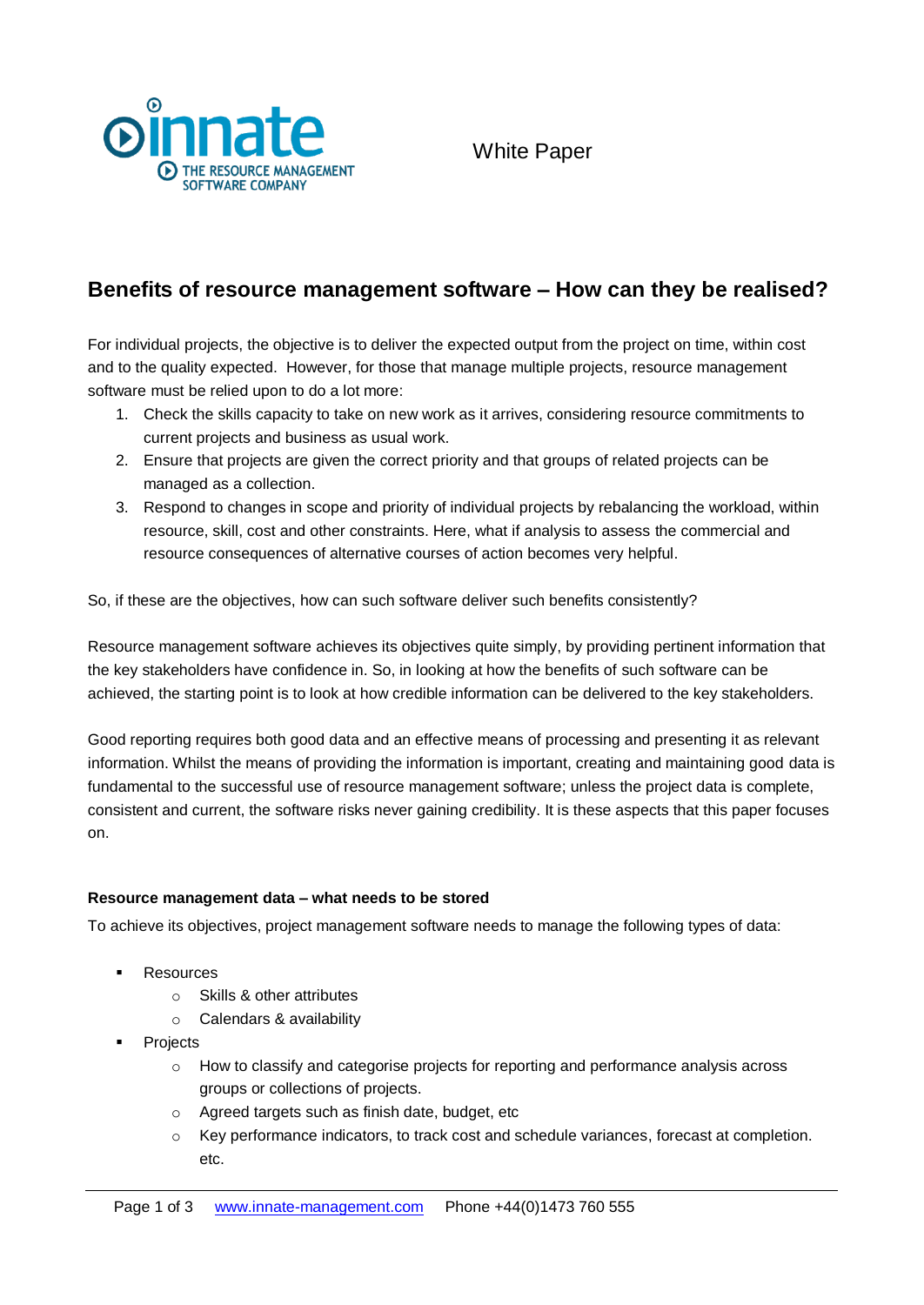- Tasks describing the activities required to produce each key deliverable, which are normally labelled as milestone tasks.
- Assignments time phased estimates of the work required to achieve each task, for each skill or individual.
- Time tracking timesheet data that shows the actual effort expended.
- Cost rates, by individual or grade, so that actual costs and the value of work done can be compared with the budget.
- **Plus, for billable work, billable rates and expenses.**

Keeping this lot complete, consistent & current is not simple.

# **1 Data requirements for the complete picture**

Where resource or skill bottlenecks can impact the performance on individual projects, the resource management software needs to have a complete picture of the work that is planned for all resources. This needs to include not only resource assignments on projects, but estimates for non project work, such as operational tasks or business as usual work. If the resource management software does not have these, including estimates or allowances for support type tasks that cannot be planned, then the true picture of resource bottlenecks will not be visible and some of the resource commitments will not be fulfilled. A lot of heavy duty software is too onerous for the more simple tasks, which is why it is so common to find spreadsheets used alongside Microsoft Project – a situation that cannot provide the complete picture.

# **2 The importance of data consistency and how to achieve it**

One of the long term goals of project organisations is to improve the accuracy of future estimates, by analysis of past performance across similar projects. This requires a consistent structure to project plans, so that, for example, the accuracy of estimates for the design phase across similar projects can easily be compared, for each type of project. The best way of achieving this is by using project templates for each type of project, as a logical starting point to the project plan.

Generally the project office has responsibility for establishing and maintaining project templates. They require buy in from project managers if they are to be used for all projects, which is a pre-requisite for data consistency. The first step is to classify the different types of projects, so that a list of relevant templates can be created. As a minimum, they should contain lists of key phases and tasks, but, where possible, they can contain default work estimates, for the project manager to review and modify.

# **3 Keeping all project data up to date.**

Resource management software has two aspects to this. First, timesheets must be submitted within agreed timeframes, and then project managers must provide progress updates at the agreed dates. These require a disciplined updating process that must be rigorously adhered to by all project managers. The potential benefit is great, as comparing actual effort and progress achieved against the project budget gives effective performance measurement and early warning of the impact of poor performance. Variance Analysis and earned value measurement describe these aspects and good project management software will provide relevant KPI reports, often colour coded, to draw management attention to the problem areas, in time for corrective action to have the desired impact.